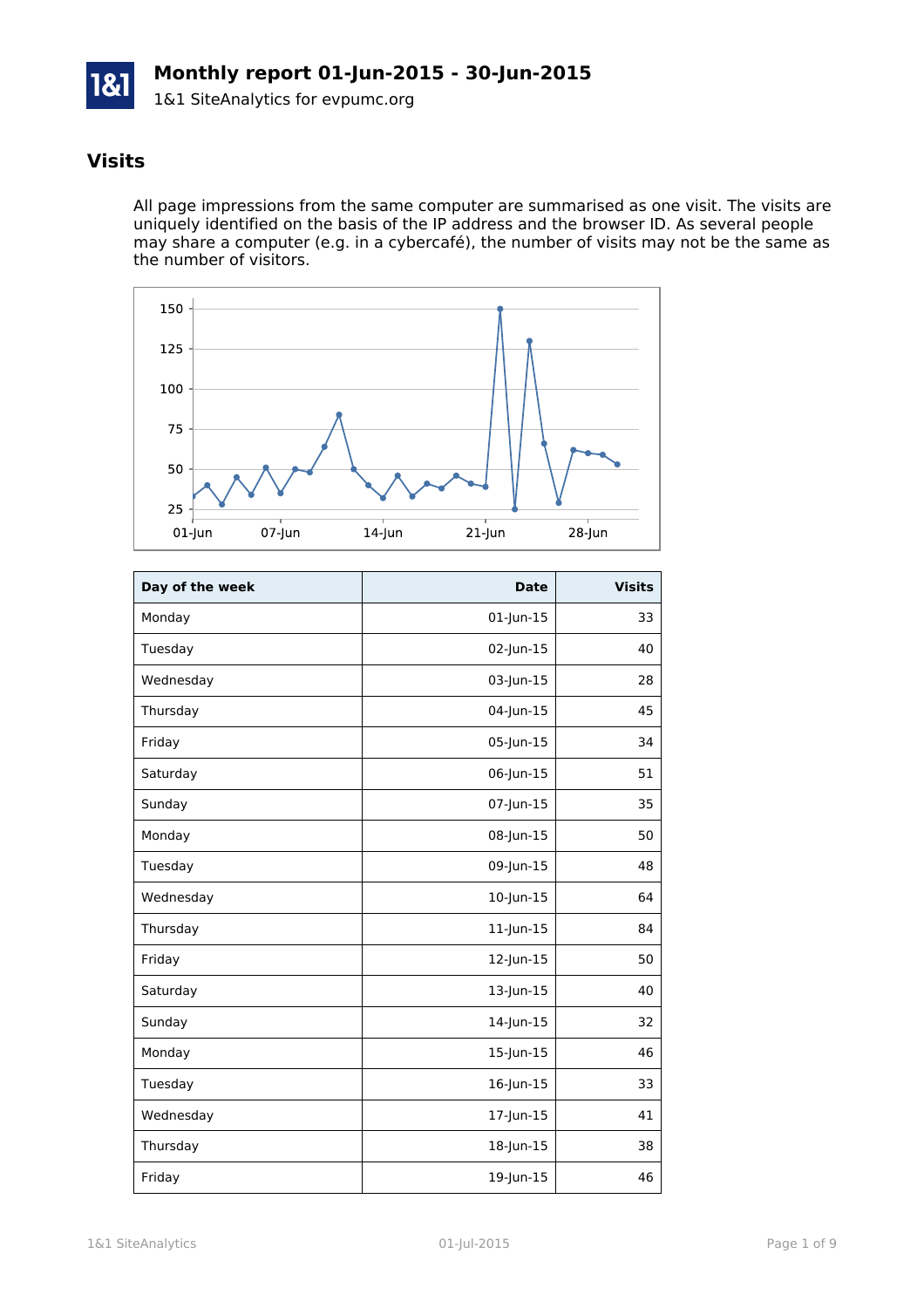| Day of the week | <b>Date</b>     | <b>Visits</b> |
|-----------------|-----------------|---------------|
| Saturday        | 20-Jun-15       | 41            |
| Sunday          | 21-Jun-15       | 39            |
| Monday          | 22-Jun-15       | 150           |
| Tuesday         | 23-Jun-15       | 25            |
| Wednesday       | 24-Jun-15       | 130           |
| Thursday        | 25-Jun-15       | 66            |
| Friday          | 26-Jun-15       | 29            |
| Saturday        | 27-Jun-15       | 62            |
| Sunday          | 28-Jun-15       | 60            |
| Monday          | 29-Jun-15       | 59            |
| Tuesday         | 30-Jun-15       | 53            |
|                 | <b>Total</b>    | 1,552         |
|                 | <b>Averages</b> | 52            |

# **Search engines**

Using this analysis, you can identify the search engines used by your visitors. You can also see how many visitors reach your pages via the respective search engines.



| <b>Search engines</b> | <b>Visits</b> | %        |
|-----------------------|---------------|----------|
| www.google.com        |               | 100.00 % |
| Total                 | 6             | 100.00 % |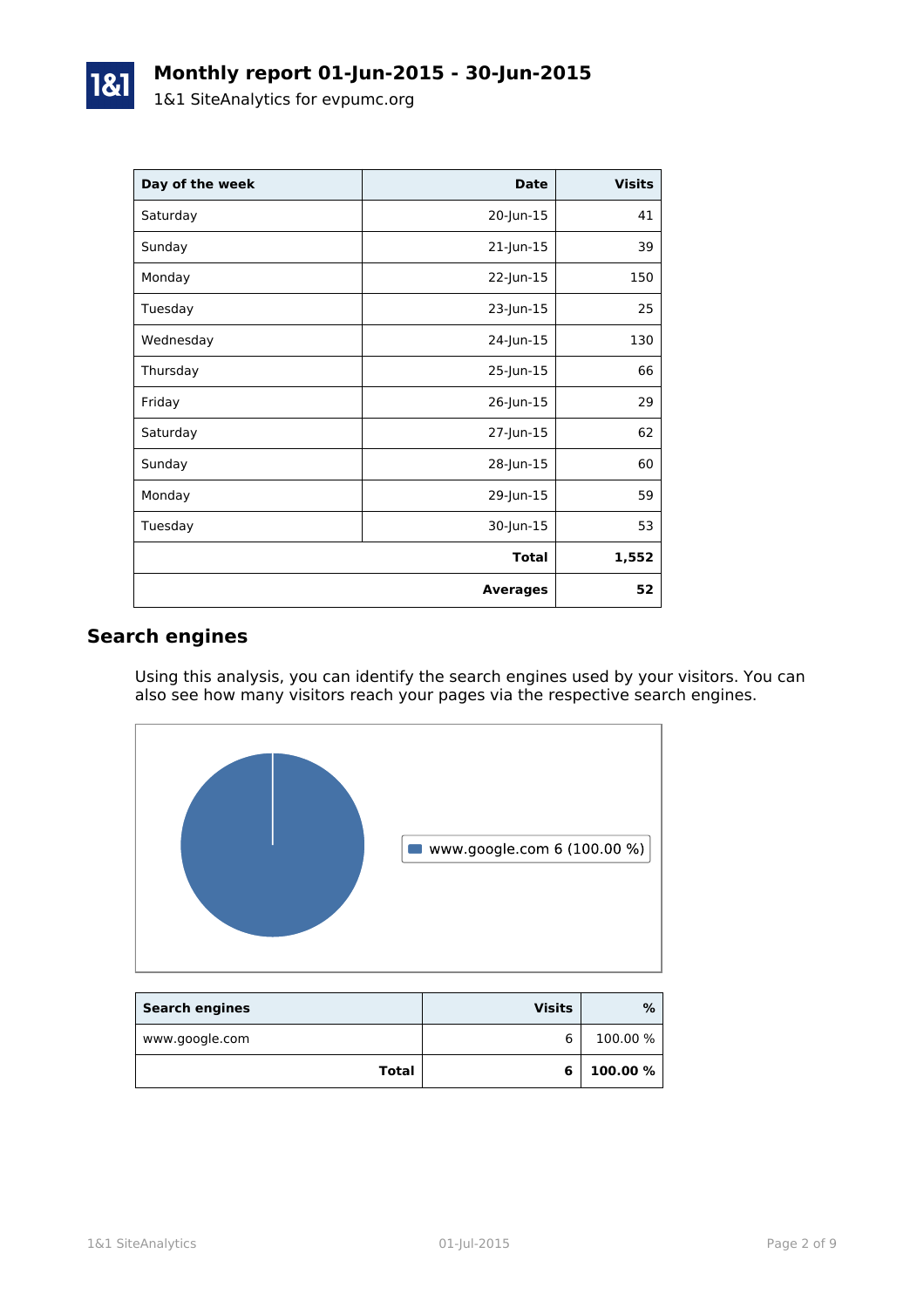

### **Search terms**

The table shows the search terms by means of which your website was found most frequently. Every row contains a search term. For example, if somebody found your website by means of the phrase "repair car", both "repair" and "car" will be displayed as independent terms in the table.

| <b>Search terms</b> | <b>Visits</b> | %       |
|---------------------|---------------|---------|
| united              | 1             | 25.00 % |
| church              | 1             | 25.00 % |
| elimsport           |               | 25.00 % |
| methodist           |               | 25.00 % |
| <b>Total</b>        | 4             | 100.00% |

## **Most frequently accessed pages**

You can see the most frequently accessed pages. Only fully loaded pages are counted. Individual page elements, such as images or other elements, are not counted individually. This includes all files with the extensions .png, .jpg, jpeg, .gif, .swf, .css, .class, and .js.

| <b>Most frequently accessed pages</b>                       | <b>Page impressions</b> | $\%$    |
|-------------------------------------------------------------|-------------------------|---------|
| /Default.htm                                                | 507                     | 15.39 % |
| /Elim.htm                                                   | 75                      | 2.28 %  |
| /Sermons.htm                                                | 74                      | 2.25 %  |
| /Announce.htm                                               | 71                      | 2.15 %  |
| /St Johns.htm                                               | 57                      | 1.73 %  |
| /NewsLetterIdx.htm                                          | 48                      | 1.46 %  |
| /Calendar.htm                                               | 41                      | 1.24 %  |
| /Worship.htm                                                | 41                      | 1.24 %  |
| /web links.htm                                              | 39                      | 1.18%   |
| /M-Statement.htm                                            | 38                      | 1.15 %  |
| /Stats.htm                                                  | 38                      | 1.15 %  |
| /Believe.htm                                                | 36                      | 1.09 %  |
| /NewsLtrs/Church Newsletter January 2014<br>.pdf            | 33                      | 1.00 %  |
| /Stats/Siteanalytics_Apr012013.pdf                          | 32                      | 0.97%   |
| /Announce files/Church Announcements Ap<br>ril 12, 2015.pdf | 31                      | 0.94%   |
| /NewsLtrs/Church Newsletter April 2014.p<br>df              | 30                      | 0.91%   |
| /NewsLtrs/Church Newsletter September 2<br>014.pdf          | 29                      | 0.88%   |
| /NewsLtrs/Church Newsletter June 2014.pd<br>f               | 28                      | 0.85%   |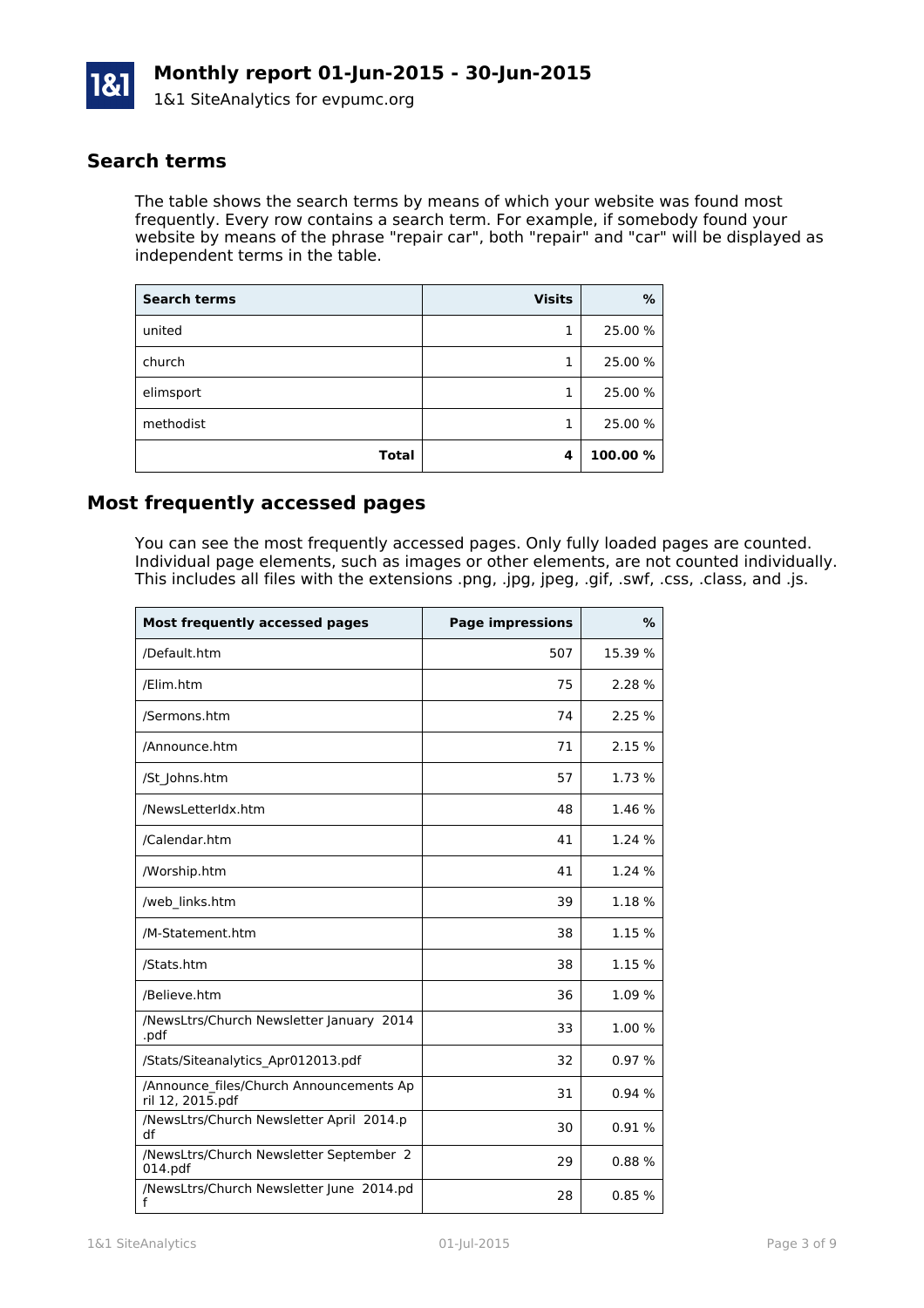

1&1

| <b>Most frequently accessed pages</b>                       | <b>Page impressions</b> | %       |
|-------------------------------------------------------------|-------------------------|---------|
| /St_Johns-HISTORY.htm                                       | 28                      | 0.85%   |
| /Elim-HISTORY.htm                                           | 27                      | 0.82%   |
| /CalendarOld.htm                                            | 25                      | 0.76%   |
| /Ann082414.htm                                              | 22                      | 0.67%   |
| /Bulletins.htm                                              | 22                      | 0.67%   |
| /Ann083114.htm                                              | 22                      | 0.67%   |
| /Ann081014.htm                                              | 21                      | 0.64%   |
| /valley_views0913.htm                                       | 20                      | 0.61%   |
| /Ann080314.htm                                              | 20                      | 0.61%   |
| /Ann0030214.htm                                             | 19                      | 0.58%   |
| /NewsLtrs/Church Newsletter June 2015.pdf                   | 19                      | 0.58%   |
| /valley_views1013.htm                                       | 17                      | 0.52%   |
| /Ann020914.htm                                              | 17                      | 0.52%   |
| /Stats/Siteanalytics_Mar012013.pdf                          | 16                      | 0.49%   |
| /missions.htm                                               | 15                      | 0.46%   |
| /Announce files/Church Announcements M<br>arch 15, 2015.pdf | 15                      | 0.46%   |
| /Elim_M-Statement.htm                                       | 15                      | 0.46%   |
| /valley_views1113.htm                                       | 14                      | 0.42%   |
| /NewsLtrs/Church Newsletter March 2015.<br>pdf              | 14                      | 0.42%   |
| /StJohns_M-Statement.htm                                    | 13                      | 0.39%   |
| /Stats/Siteanalytics_Jun012013.pdf                          | 13                      | 0.39%   |
| /Announce_files/Church Announcements Ju<br>ne 14, 2015.pdf  | 13                      | 0.39%   |
| /NewsLtrs/Church Newsletter May 2014.pd<br>f                | 13                      | 0.39%   |
| /valley_views0813.htm                                       | 13                      | 0.39%   |
| /Stats/Siteanalytics May012013.pdf                          | 12                      | 0.36%   |
| /NewsLtrs/Church Newsletter February 201<br>4.pdf           | 12                      | 0.36%   |
| /Ann020214.htm                                              | 12                      | 0.36 %  |
| /Announce_files/Church Announcements Ap<br>ril 26, 2015.pdf | 12                      | 0.36%   |
| /Ann062214.htm                                              | 12                      | 0.36%   |
| /Announce files/Church Announcements M<br>arch 29, 2015.pdf | 12                      | 0.36%   |
| Other                                                       | 1,542                   | 46.80 % |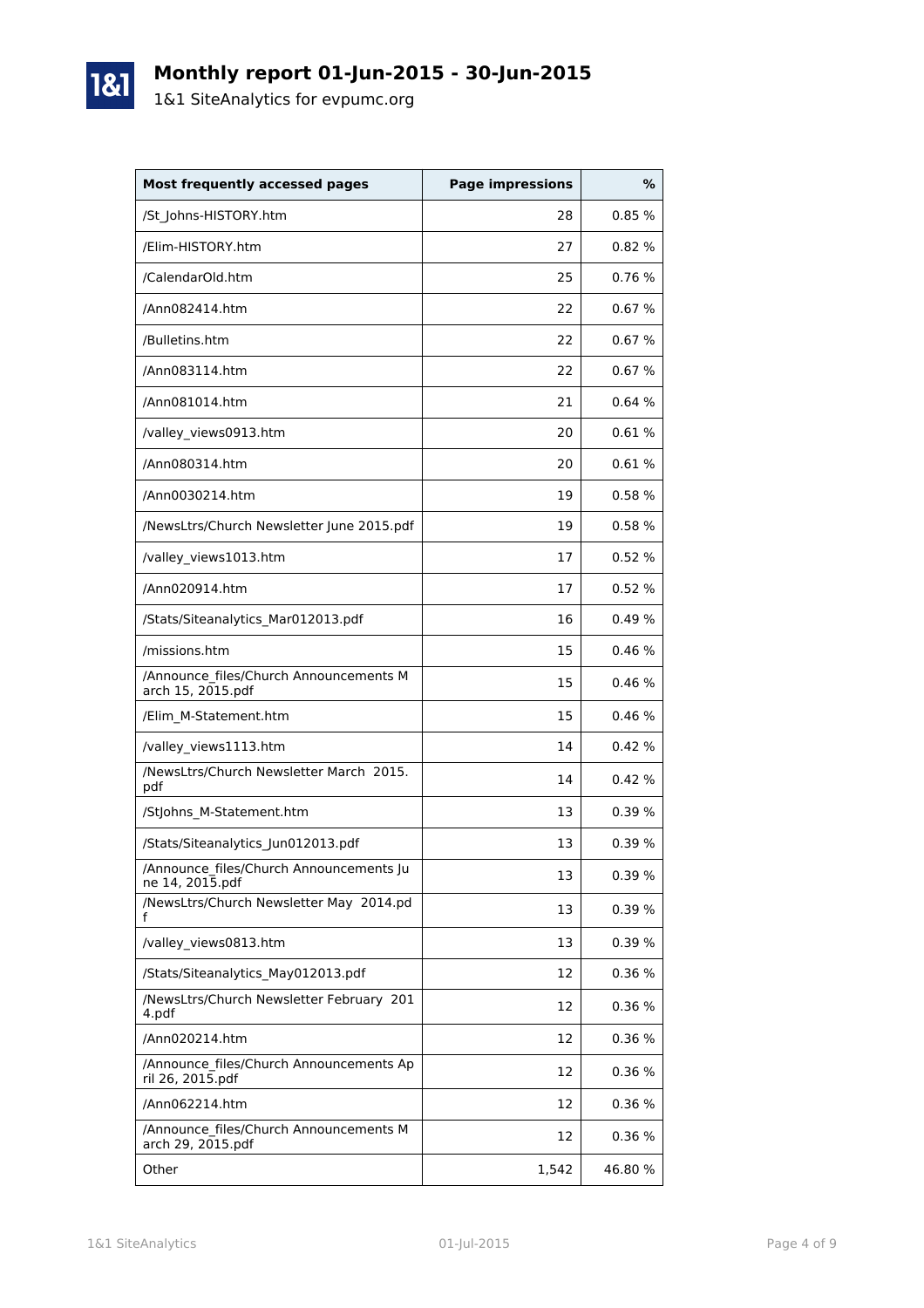

| Most frequently accessed pages | <b>Page impressions</b> | %        |
|--------------------------------|-------------------------|----------|
| Total                          | 3,295                   | 100.00 % |

#### **Browsers**

This chart shows the browsers used by your visitors. For example, this helps you to identify the browsers for which you need to optimise your website.

| ■ Chrome 106 (19.89 %)              |
|-------------------------------------|
| Firefox 93 (17.45 %)                |
| General Crawlers 88 (16.51 %)       |
| Mozilla 5 75 (14.07 %)              |
| iPhone 34 (6.38 %)                  |
| Internet Explorer 26 (4.88 %)       |
| Majestic-12 Web Crawler 16 (3.00 %) |
| Safari 16 (3.00 %)                  |
| Android Webkit Browser 5 (0.94 %)   |
| Other 74 (13.88 %)                  |
|                                     |

| <b>Browsers</b>         | <b>Visits</b> | %        |
|-------------------------|---------------|----------|
| Chrome                  | 106           | 19.89 %  |
| Firefox                 | 93            | 17.45 %  |
| <b>General Crawlers</b> | 88            | 16.51 %  |
| Mozilla 5               | 75            | 14.07 %  |
| iPhone                  | 34            | 6.38 %   |
| Internet Explorer       | 26            | 4.88%    |
| Majestic-12 Web Crawler | 16            | 3.00%    |
| Safari                  | 16            | 3.00 %   |
| Android Webkit Browser  | 5             | 0.94 %   |
| Other                   | 74            | 13.88 %  |
| Total                   | 533           | 100.00 % |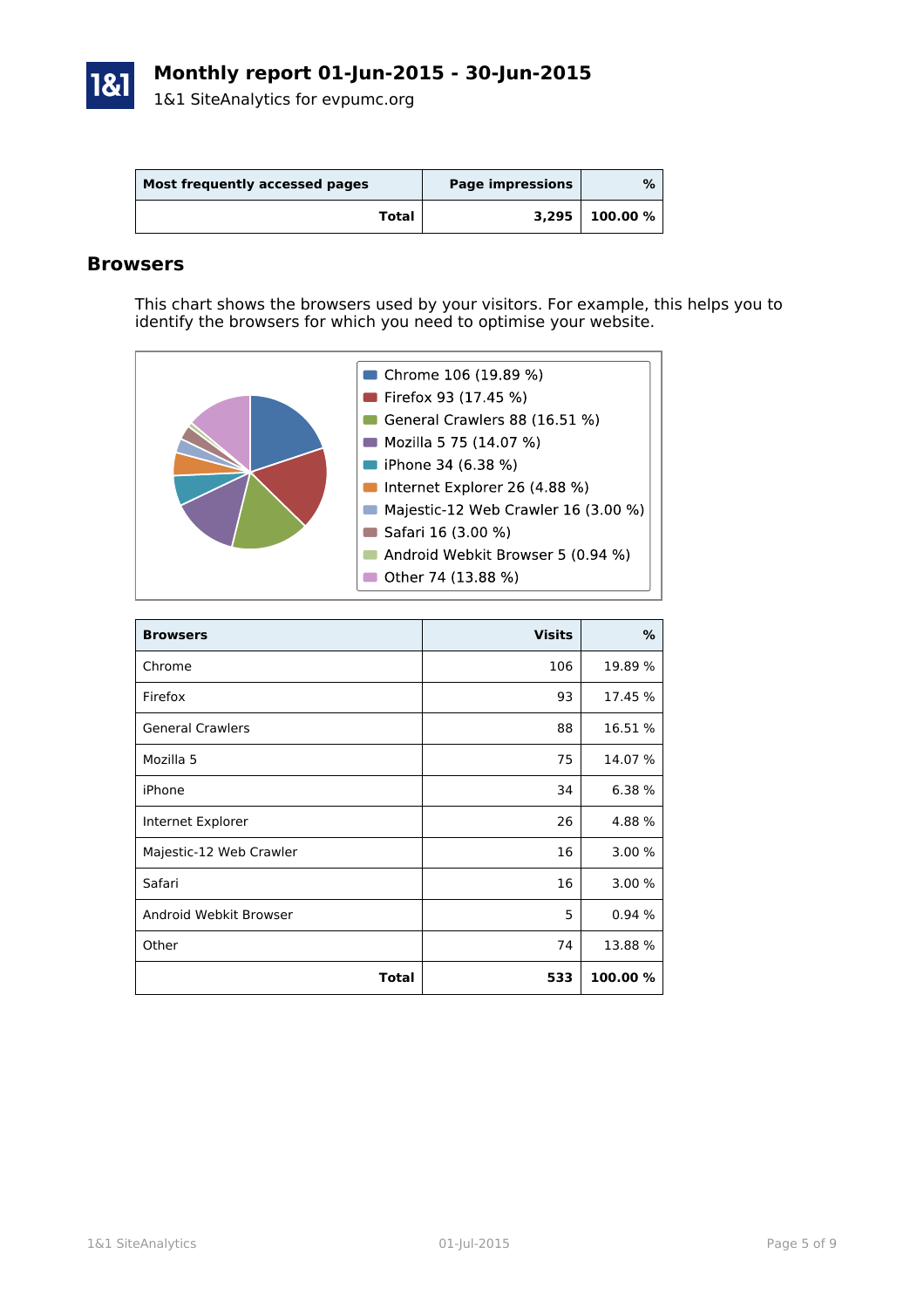# **Monthly report 01-Jun-2015 - 30-Jun-2015**

1&1 SiteAnalytics for evpumc.org

# **Operating systems**

You can see the operating systems used by your visitors. This information helps you to find out for which operating systems you may need to optimise your website.



| <b>Operating systems</b> | <b>Visits</b> | %        |
|--------------------------|---------------|----------|
| iPhone                   | 161           | 10.37 %  |
| Windows 7                | 125           | 8.05 %   |
| Linux                    | 75            | 4.83 %   |
| Windows NT               | 34            | 2.19 %   |
| Mac OS X                 | 22            | 1.42 %   |
| Windows XP               | 19            | 1.22 %   |
| Android                  | 13            | 0.84%    |
| <b>Windows Vista</b>     | 11            | 0.71%    |
| Mac OS X Snow Leopard    | 9             | 0.58%    |
| Other                    | 1,083         | 69.78 %  |
| Total                    | 1,552         | 100.00 % |

# **Referring pages**

You can see the pages that referred your visitors to your website. Referring pages may be other websites or search engines. The complete URL is displayed.

| <b>Referring pages</b>                                         | <b>Visits</b> | ℅       |
|----------------------------------------------------------------|---------------|---------|
| www.google.com/                                                | 16            | 38.10 % |
| www.google.com/url                                             | 6             | 14.29 % |
| $() \{ : : \}$ ; echo content-type:text/plain/bin/u<br>name -a | 5             | 11.90 % |
| www.bing.com/search                                            | 5             | 11.90 % |
| susumc.org/index.php/lewisburg                                 |               | 2.38 %  |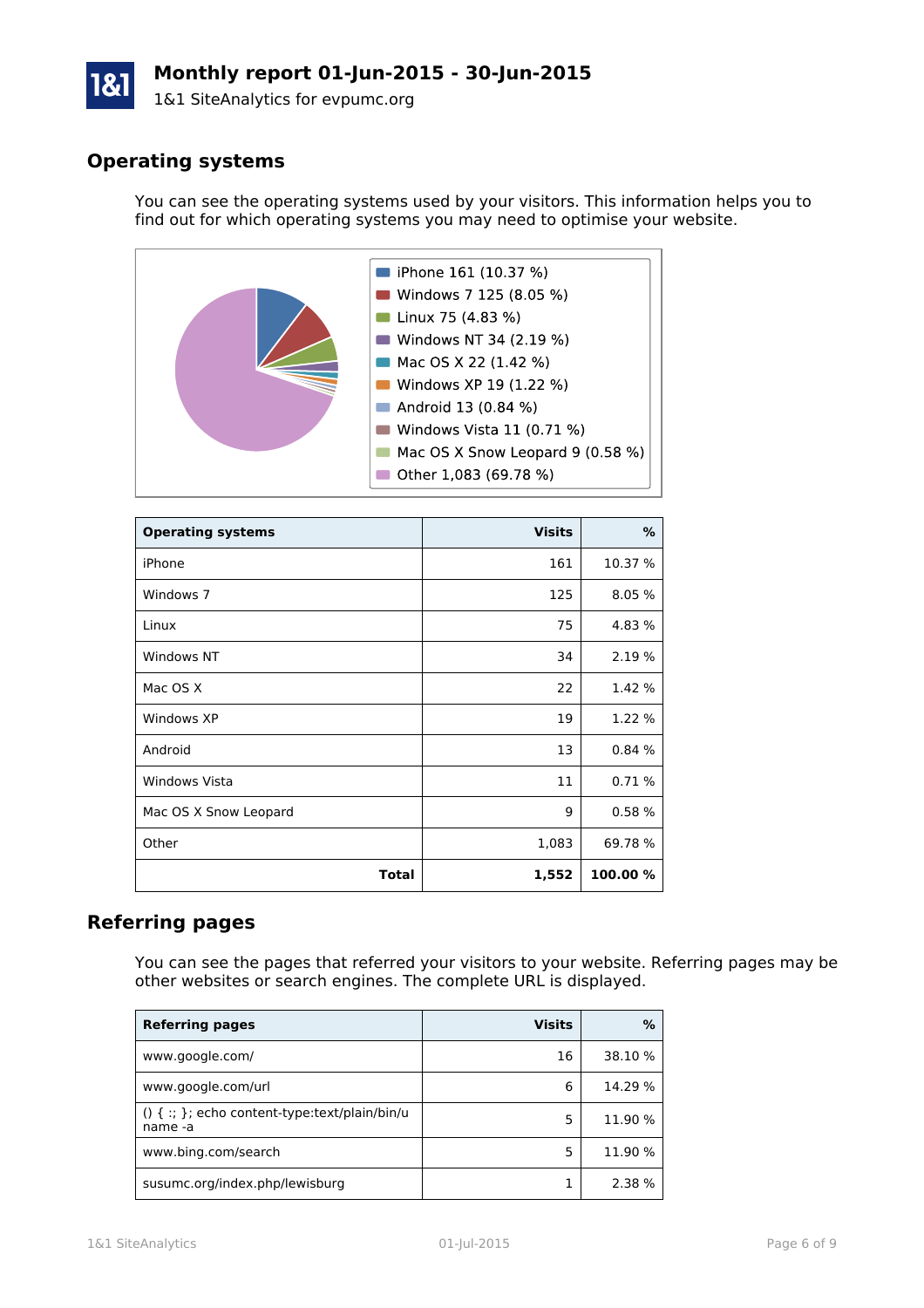

| <b>Referring pages</b>                                                                                                                                   | <b>Visits</b> | %        |
|----------------------------------------------------------------------------------------------------------------------------------------------------------|---------------|----------|
| google.com                                                                                                                                               |               | 2.38%    |
| r.search.yahoo.com/ ylt=AwrBT8F50XIVR0<br>4Ah9xx.9w4/RV=2/RE=1434075642/RO=1<br>0/RU=http%3a%2f%2fevpumc.org%2f/RK=<br>0/RS=iG Ze0c5.zTMVegdZtx4jXVTaCl- |               | 2.38%    |
| microsearch.ru/webmasters                                                                                                                                |               | 2.38 %   |
| Other                                                                                                                                                    | 6             | 14.29 %  |
| Total                                                                                                                                                    | 42            | 100.00 % |

# **Visits from continents**

This analysis shows which continents your visitors come from.

| <b>Continents</b> | <b>Visits</b> | %        |
|-------------------|---------------|----------|
| North America     | 909           | 69.99 %  |
| Asia              | 246           | 18.92 %  |
| Europe            | 143           | 11.02 %  |
| South America     |               | 0.07%    |
| Total             | 1,299         | 100.00 % |

## **Visits from countries**

This analysis shows which countries your visitors come from. This information indicates the countries that your website should focus on or the countries for which it still needs to be optimised.

| <b>Countries</b>     | <b>Visits</b> | $\%$    |
|----------------------|---------------|---------|
| <b>United States</b> | 909           | 69.99 % |
| China                | 169           | 13.03 % |
| Israel               | 74            | 5.68 %  |
| Russia               | 49            | 3.74 %  |
| France               | 25            | 1.94 %  |
| Germany              | 18            | 1.39 %  |
| Czech Rep.           | 14            | 1.11 %  |
| Italy                | 14            | 1.11 %  |
| Ukraine              | 13            | 0.97%   |
| United Kingdom       | 5             | 0.42%   |
| Lithuania            | $\mathbf{1}$  | 0.07%   |
| S. Korea             | $\mathbf{1}$  | 0.07%   |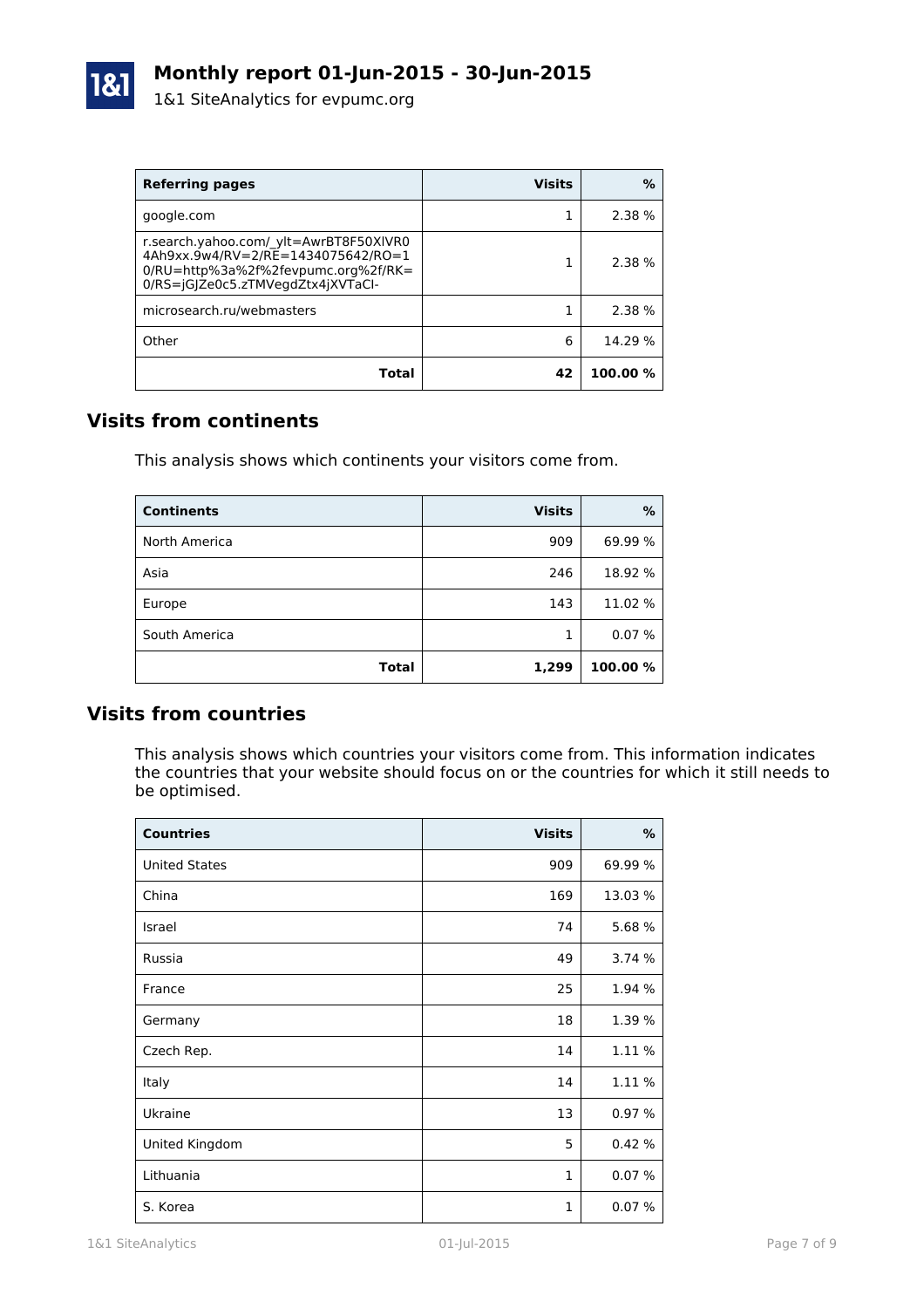| <b>Countries</b>   | <b>Visits</b> | %        |
|--------------------|---------------|----------|
| <b>Brazil</b>      | 1             | 0.07%    |
| India              | 1             | 0.07%    |
| Slovakia           | 1             | 0.07%    |
| Romania            | 1             | 0.07%    |
| Turkey             | 1             | 0.07%    |
| <b>Netherlands</b> | 1             | 0.07%    |
| Ireland            | 1             | 0.07%    |
| <b>Total</b>       | 1,299         | 100.00 % |

# **Visits from cities**

1&1

This analysis shows which cities your visitors come from

| <b>Cities</b>            | <b>Visits</b> | %       |
|--------------------------|---------------|---------|
| US:                      | 464           | 35.68 % |
| <b>US: Mountain View</b> | 169           | 13.03%  |
| CN:                      | 147           | 11.29 % |
| IL:                      | 74            | 5.68%   |
| US: Sunnyvale            | 58            | 4.50 %  |
| US: Washington           | 57            | 4.36 %  |
| RU:                      | 47            | 3.60 %  |
| FR:                      | 24            | 1.87 %  |
| CN: Beijing              | 21            | 1.59 %  |
| US: Las Vegas            | 21            | 1.59 %  |
| US: Absecon              | 18            | 1.39 %  |
| US: Nanuet               | 17            | 1.32 %  |
| IT:                      | 14            | 1.11%   |
| US: Seattle              | 14            | 1.11 %  |
| CZ:                      | 14            | 1.11 %  |
| UA:                      | 12            | 0.90 %  |
| DE: Berlin               | 11            | 0.83%   |
| US: Woodbridge           | 11            | 0.83%   |
| US: Simi Valley          | 10            | 0.76 %  |
| US: Lewisburg            | 6             | 0.48%   |